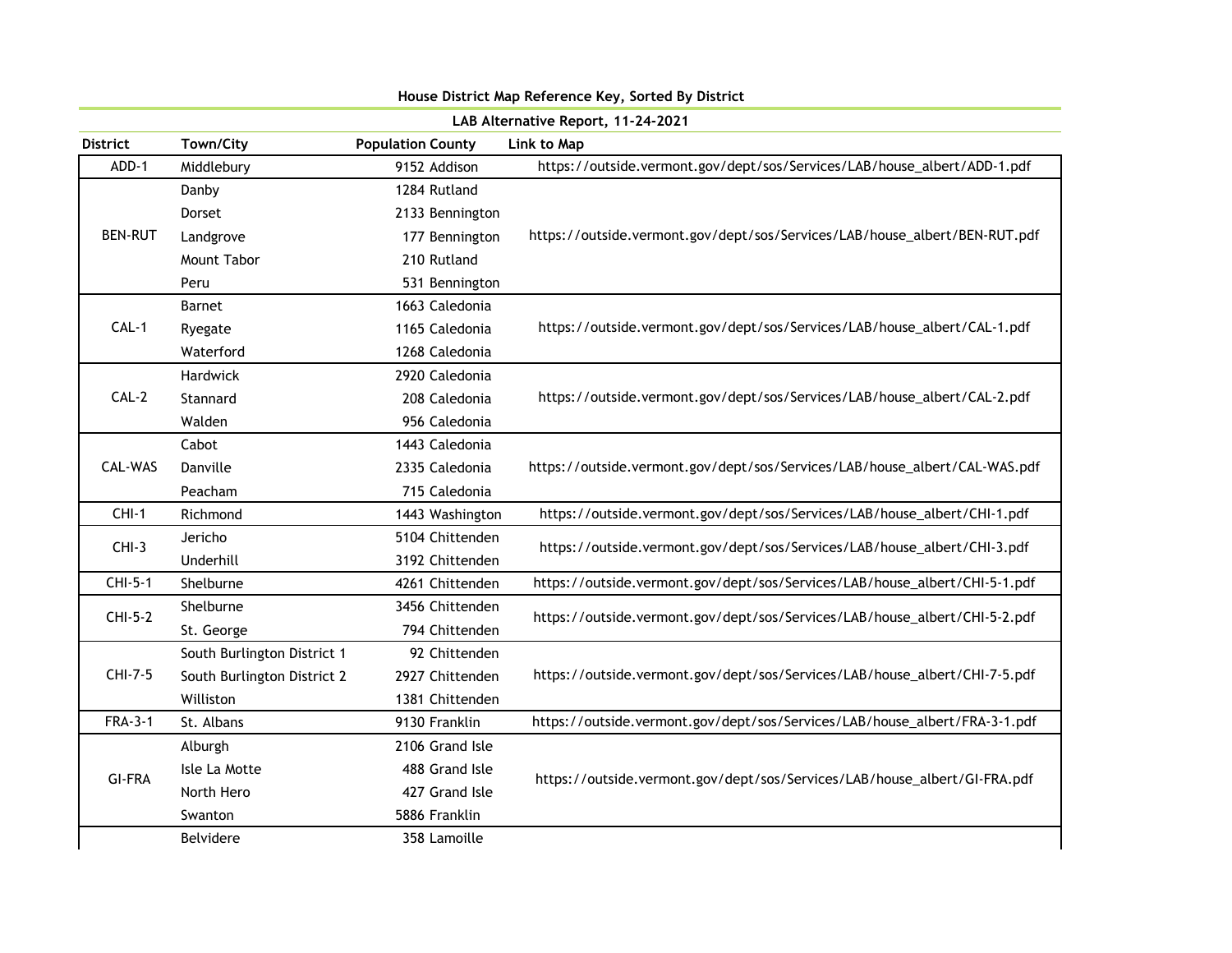| $LAM-2$               | Hyde Park       | 3020 Lamoille   | https://outside.vermont.gov/dept/sos/Services/LAB/house_albert/LAM-2.pdf       |  |
|-----------------------|-----------------|-----------------|--------------------------------------------------------------------------------|--|
|                       | Johnson         | 3491 Lamoille   |                                                                                |  |
|                       | Wolcott         | 1670 Lamoille   |                                                                                |  |
| $LAM-3$               | Cambridge       | 3839 Lamoille   | https://outside.vermont.gov/dept/sos/Services/LAB/house_albert/LAM-3.pdf       |  |
|                       | Waterville      | 686 Lamoille    |                                                                                |  |
|                       | Cornwall        | 1207 Addison    |                                                                                |  |
|                       | Goshen          | 172 Addison     | https://outside.vermont.gov/dept/sos/Services/LAB/house_albert/NEW-ADD-2.pdf   |  |
| NEW-ADD-2             | Leicester       | 990 Addison     |                                                                                |  |
|                       | Ripton          | 739 Addison     |                                                                                |  |
|                       | Salisbury       | 1221 Addison    |                                                                                |  |
|                       | Addison         | 1365 Addison    |                                                                                |  |
|                       | Ferrisburgh     | 2646 Addison    |                                                                                |  |
| NEW-ADD-3             | Monkton         | 801 Addison     | https://outside.vermont.gov/dept/sos/Services/LAB/house_albert/NEW-ADD-3.pdf   |  |
|                       | Panton          | 646 Addison     |                                                                                |  |
|                       | Vergennes       | 2553 Addison    |                                                                                |  |
|                       | <b>Bristol</b>  | 3782 Addison    |                                                                                |  |
| NEW-ADD-4             | Lincoln         | 1323 Addison    | https://outside.vermont.gov/dept/sos/Services/LAB/house_albert/NEW-ADD-4.pdf   |  |
|                       | Monkton         | 1278 Addison    |                                                                                |  |
|                       | Starksboro      | 1756 Addison    |                                                                                |  |
|                       | <b>Bridport</b> | 1225 Addison    |                                                                                |  |
| NEW-ADD-5             | New Haven       | 1683 Addison    | https://outside.vermont.gov/dept/sos/Services/LAB/house_albert/NEW-ADD-5.pdf   |  |
|                       | Waltham         | 446 Addison     |                                                                                |  |
|                       | Weybridge       | 814 Addison     |                                                                                |  |
|                       | Hubbardton      | 735 Rutland     |                                                                                |  |
|                       | Orwell          | 1239 Addison    |                                                                                |  |
| NEW-ADD-RUT Shoreham  |                 | 1260 Addison    | https://outside.vermont.gov/dept/sos/Services/LAB/house_albert/NEW-ADD-RUT.pdf |  |
|                       | Sudbury         | 545 Rutland     |                                                                                |  |
|                       | Whiting         | 405 Addison     |                                                                                |  |
|                       | Pownal          | 2681 Bennington |                                                                                |  |
| NEW-BEN-1             | Readsboro       | 702 Bennington  | https://outside.vermont.gov/dept/sos/Services/LAB/house_albert/NEW-BEN-1.pdf   |  |
|                       | Stamford        | 861 Bennington  |                                                                                |  |
|                       | Bennington      | 7795 Bennington |                                                                                |  |
| NEW-BEN-2-1 Searsburg |                 | 126 Bennington  | https://outside.vermont.gov/dept/sos/Services/LAB/house_albert/NEW-BEN-2-1.pdf |  |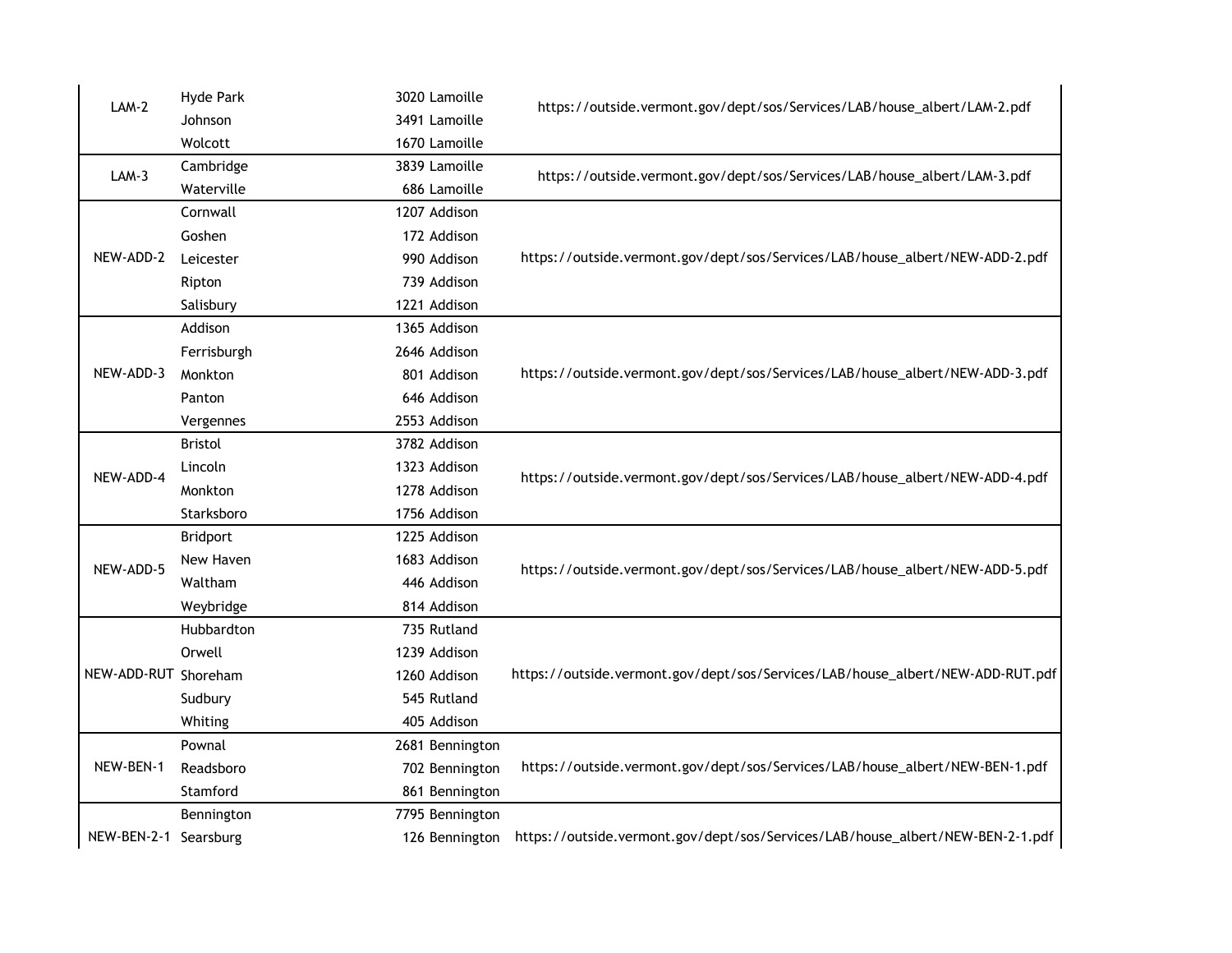|                       | Woodford                 | 335 Bennington  |                                                                                |
|-----------------------|--------------------------|-----------------|--------------------------------------------------------------------------------|
| NEW-BEN-2-2           | Bennington               | 7538 Bennington | https://outside.vermont.gov/dept/sos/Services/LAB/house_albert/NEW-BEN-2-2.pdf |
|                       | Pownal                   | 577 Bennington  |                                                                                |
|                       | Glastenbury              | 9 Bennington    |                                                                                |
| NEW-BEN-3             | Shaftsbury               | 3598 Bennington | https://outside.vermont.gov/dept/sos/Services/LAB/house_albert/NEW-BEN-3.pdf   |
|                       | Sunderland               | 379 Bennington  |                                                                                |
|                       | Arlington                | 2457 Bennington |                                                                                |
| NEW-BEN-4             | Manchester               | 4484 Bennington | https://outside.vermont.gov/dept/sos/Services/LAB/house_albert/NEW-BEN-4.pdf   |
|                       | Sandgate                 | 387 Bennington  |                                                                                |
|                       | Sunderland               | 677 Bennington  |                                                                                |
|                       | Lyndon                   | 5491 Caledonia  |                                                                                |
|                       | Newark                   | 584 Caledonia   |                                                                                |
| NEW-CAL-3             | Sheffield                | 682 Caledonia   | https://outside.vermont.gov/dept/sos/Services/LAB/house_albert/NEW-CAL-3.pdf   |
|                       | Sutton                   | 913 Caledonia   |                                                                                |
|                       | Wheelock                 | 759 Caledonia   |                                                                                |
|                       | Concord                  | 1141 Essex      |                                                                                |
| NEW-CAL-ESX Kirby     |                          | 575 Caledonia   | https://outside.vermont.gov/dept/sos/Services/LAB/house_albert/NEW-CAL-ESX.pdf |
|                       | St. Johnsbury            | 7364 Caledonia  |                                                                                |
| NEW-CHI-10            | Milton                   | 9177 Chittenden | https://outside.vermont.gov/dept/sos/Services/LAB/house_albert/NEW-CHI-10.pdf  |
| NEW-CHI-2             | Willison                 | 8722 Chittenden | https://outside.vermont.gov/dept/sos/Services/LAB/house_albert/NEW-CHI-2.pdf   |
| NEW-CHI-4-1           | Charlotte                | 3912 Chittenden | https://outside.vermont.gov/dept/sos/Services/LAB/house_albert/NEW-CHI-4-1.pdf |
|                       | Hinesburg                | 208 Chittenden  |                                                                                |
| NEW-CHI-4-2 Hinesburg |                          | 4490 Chittenden | https://outside.vermont.gov/dept/sos/Services/LAB/house_albert/NEW-CHI-4-2.pdf |
| NEW-CHI-6-1           | <b>Burlington Ward 4</b> | 4891 Chittenden | https://outside.vermont.gov/dept/sos/Services/LAB/house_albert/NEW-CHI-6-1.pdf |
|                       | Burlington Ward 7        | 4129 Chittenden |                                                                                |
|                       | <b>Burlington Ward 2</b> | 91 Chittenden   |                                                                                |
| NEW-CHI-6-2           | <b>Burlington Ward 3</b> | 2785 Chittenden |                                                                                |
|                       | <b>Burlington Ward 4</b> | 744 Chittenden  | https://outside.vermont.gov/dept/sos/Services/LAB/house_albert/NEW-CHI-6-2.pdf |
|                       | <b>Burlington Ward 5</b> | 0 Chittenden    |                                                                                |
|                       | <b>Burlington Ward 7</b> | 922 Chittenden  |                                                                                |
|                       | <b>Burlington Ward 2</b> | 4547 Chittenden |                                                                                |
|                       | <b>Burlington Ward 3</b> | 2592 Chittenden |                                                                                |
| NEW-CHI-6-3           | <b>Burlington Ward 5</b> | 311 Chittenden  | https://outside.vermont.gov/dept/sos/Services/LAB/house_albert/NEW-CHI-6-3.pdf |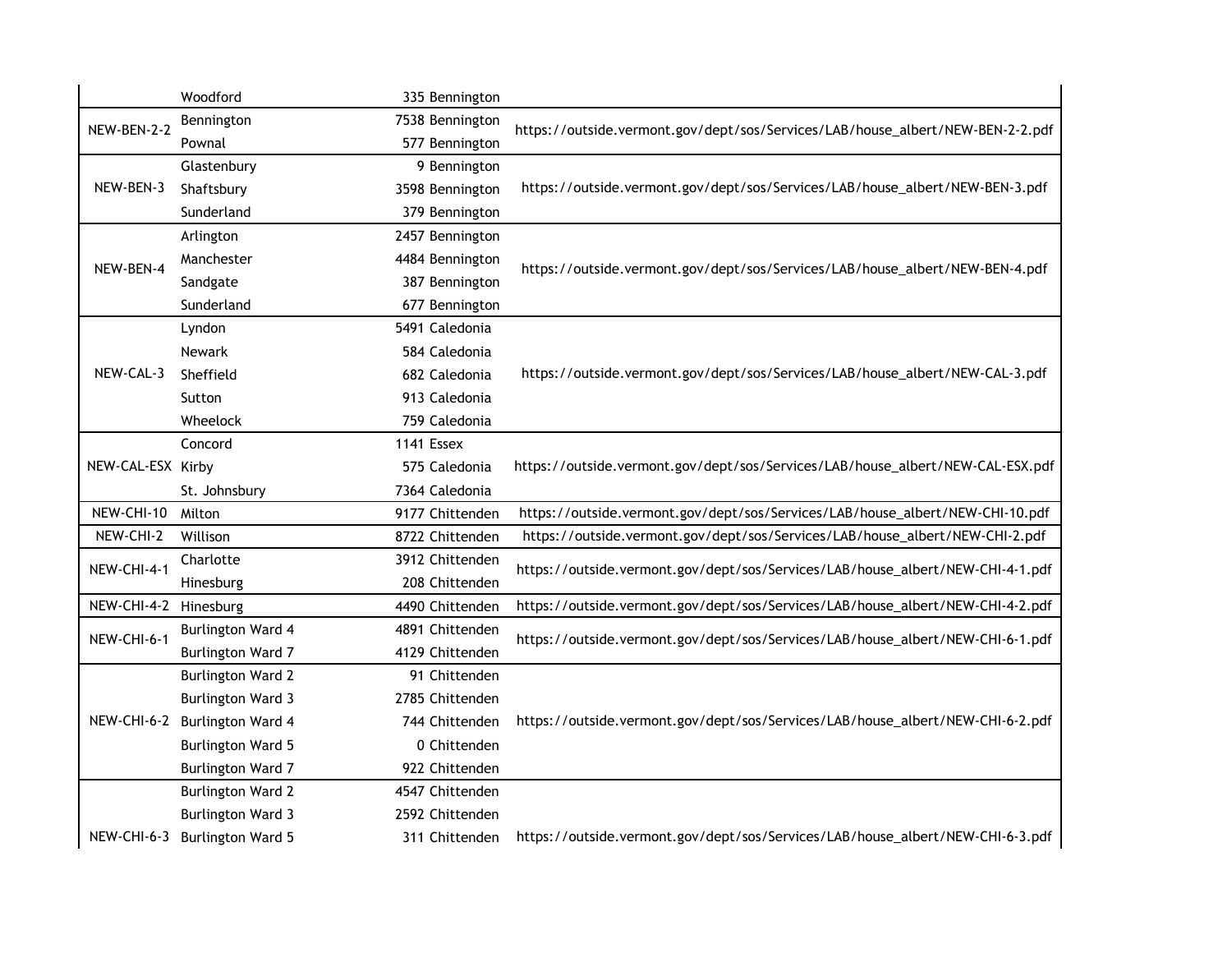|                        | Burlington Ward 6                       | 1183 Chittenden |                                                                                |
|------------------------|-----------------------------------------|-----------------|--------------------------------------------------------------------------------|
|                        | <b>Burlington Ward 8</b>                | 321 Chittenden  |                                                                                |
|                        | <b>Burlington Ward 1</b>                | 5577 Chittenden |                                                                                |
| NEW-CHI-6-4            | <b>Burlington Ward 2</b>                | 683 Chittenden  | https://outside.vermont.gov/dept/sos/Services/LAB/house_albert/NEW-CHI-6-4.pdf |
|                        | <b>Burlington Ward 8</b>                | 2718 Chittenden |                                                                                |
|                        | <b>Burlington Ward 5</b>                | 5117 Chittenden |                                                                                |
| <b>NEW-CHI-6-5</b>     | Burlington Ward 6                       | 3315 Chittenden | https://outside.vermont.gov/dept/sos/Services/LAB/house_albert/NEW-CHI-6-5.pdf |
|                        | <b>Burlington Ward 8</b>                | 306 Chittenden  |                                                                                |
|                        | <b>Burlington Ward 1</b>                | 670 Chittenden  |                                                                                |
| NEW-CHI-6-6            | Burlington Ward 6                       | 2557 Chittenden | https://outside.vermont.gov/dept/sos/Services/LAB/house_albert/NEW-CHI-6-6.pdf |
|                        | <b>Burlington Ward 8</b>                | 1284 Chittenden |                                                                                |
| NEW-CHI-6-7 Winooski   |                                         | 7997 Chittenden | https://outside.vermont.gov/dept/sos/Services/LAB/house_albert/NEW-CHI-6-7.pdf |
| NEW-CHI-7-1            | South Burlington District 1             | 4535 Chittenden | https://outside.vermont.gov/dept/sos/Services/LAB/house_albert/NEW-CHI-7-1.pdf |
|                        | South Burlington District 2             | 0 Chittenden    |                                                                                |
|                        | South Burlington District 2             | 2540 Chittenden |                                                                                |
|                        | NEW-CHI-7-2 South Burlington District 3 | 1235 Chittenden | https://outside.vermont.gov/dept/sos/Services/LAB/house_albert/NEW-CHI-7-2.pdf |
|                        | South Burlington District 4             | 390 Chittenden  |                                                                                |
|                        | NEW-CHI-7-3 South Burlington District 3 | 4216 Chittenden | https://outside.vermont.gov/dept/sos/Services/LAB/house_albert/NEW-CHI-7-3.pdf |
| NEW-CHI-7-4            | South Burlington District 3             | 121 Chittenden  | https://outside.vermont.gov/dept/sos/Services/LAB/house_albert/NEW-CHI-7-4.pdf |
|                        | South Burlington District 4             | 4236 Chittenden |                                                                                |
| NEW-CHI-8-1            | Essex District 1                        | 5661 Chittenden | https://outside.vermont.gov/dept/sos/Services/LAB/house_albert/NEW-CHI-8-1.pdf |
|                        | Essex District 3                        | 2476 Chittenden |                                                                                |
|                        | Colchester                              | 914 Chittenden  |                                                                                |
| NEW-CHI-8-2            | <b>Essex District 1</b>                 | 378 Chittenden  | https://outside.vermont.gov/dept/sos/Services/LAB/house_albert/NEW-CHI-8-2.pdf |
|                        | Essex District 3                        | 7449 Chittenden |                                                                                |
|                        | <b>Essex District 1</b>                 | 3363 Chittenden |                                                                                |
|                        | <b>Essex District 2</b>                 | 2362 Chittenden |                                                                                |
| NEW-CHI-8-3            | <b>Essex District 3</b>                 | 405 Chittenden  | https://outside.vermont.gov/dept/sos/Services/LAB/house_albert/NEW-CHI-8-3.pdf |
|                        | Milton                                  | 352 Chittenden  |                                                                                |
|                        | Westford                                | 2062 Chittenden |                                                                                |
| NEW-CHI-9-1            | Colchester                              | 7562 Chittenden | https://outside.vermont.gov/dept/sos/Services/LAB/house_albert/NEW-CHI-9-1.pdf |
|                        | Milton                                  | 1194 Chittenden |                                                                                |
| NEW-CHI-9-2 Colchester |                                         | 9048 Chittenden | https://outside.vermont.gov/dept/sos/Services/LAB/house_albert/NEW-CHI-9-2.pdf |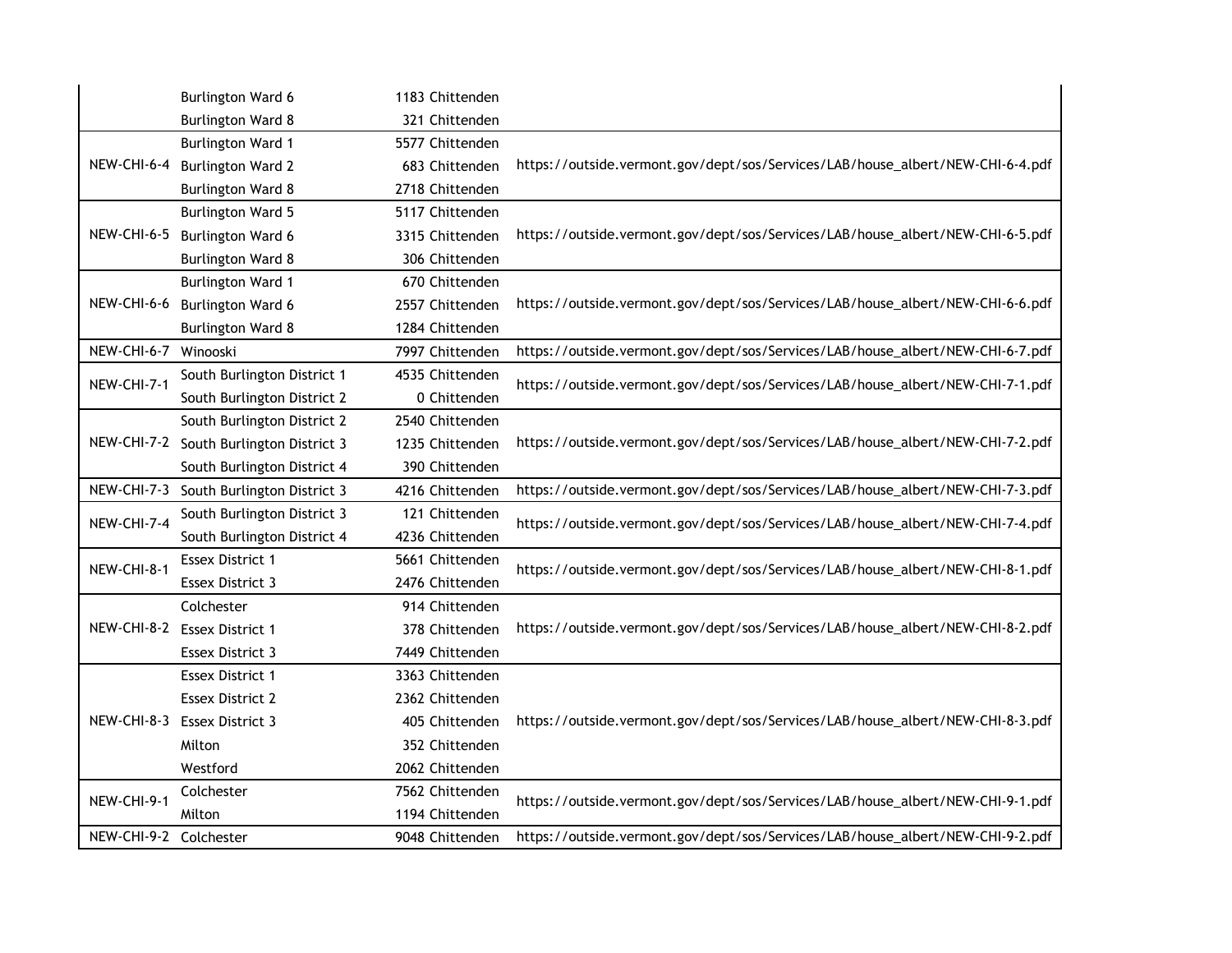|             | Bloomfield                  | 217 Essex      |                                                                                |
|-------------|-----------------------------|----------------|--------------------------------------------------------------------------------|
|             | <b>Brunswick</b>            | 88 Essex       |                                                                                |
|             | <b>Burke</b>                | 1651 Caledonia |                                                                                |
|             | East Haven                  | 270 Essex      |                                                                                |
| NEW-ESX-CAL | Ferdinand                   | 16 Essex       | https://outside.vermont.gov/dept/sos/Services/LAB/house_albert/NEW-ESX-CAL.pdf |
|             | Granby                      | 81 Essex       |                                                                                |
|             | Guildhall                   | 262 Essex      |                                                                                |
|             | Lunenburg                   | 1246 Essex     |                                                                                |
|             | Maidstone                   | 211 Essex      |                                                                                |
|             | Victory                     | 70 Essex       |                                                                                |
|             | Averill                     | 21 Essex       |                                                                                |
|             | Avery's Gore                | 0 Essex        |                                                                                |
|             | Brighton                    | 1157 Essex     |                                                                                |
|             | Canaan                      | 896 Essex      |                                                                                |
|             | Charleston                  | 1021 Orleans   |                                                                                |
| NEW-ESX-ORL | Holland                     | 632 Orleans    |                                                                                |
|             | Lemington                   | 87 Essex       | https://outside.vermont.gov/dept/sos/Services/LAB/house_albert/NEW-ESX-ORL.pdf |
|             | Lewis                       | 2 Essex        |                                                                                |
|             | Morgan                      | 638 Orleans    |                                                                                |
|             | Norton                      | 153 Essex      |                                                                                |
|             | <b>Warner's Gore</b>        | $0$ Essex      |                                                                                |
|             | Warren's Gore               | 2 Essex        |                                                                                |
| NEW-FRA-1   | Fairfax                     | 3989 Franklin  | https://outside.vermont.gov/dept/sos/Services/LAB/house_albert/NEW-FRA-1.pdf   |
|             | Georgia                     | 4845 Franklin  |                                                                                |
|             | NEW-FRA-3-2 St. Albans Town | 4486 Franklin  | https://outside.vermont.gov/dept/sos/Services/LAB/house_albert/NEW-FRA-3-2.pdf |
|             | Franklin                    | 1362 Franklin  |                                                                                |
|             | Highgate                    | 3472 Franklin  |                                                                                |
| NEW-FRA-4   | Sheldon                     | 2163 Franklin  | https://outside.vermont.gov/dept/sos/Services/LAB/house_albert/NEW-FRA-4.pdf   |
|             | St. Albans Town             | 249 Franklin   |                                                                                |
|             | Swanton                     | 815 Franklin   |                                                                                |
|             | Bakersfield                 | 1273 Franklin  |                                                                                |
|             | Berkshire                   | 1547 Franklin  |                                                                                |
| NEW-FRA-5   | Enosburgh                   | 2810 Franklin  | https://outside.vermont.gov/dept/sos/Services/LAB/house_albert/NEW-FRA-5.pdf   |
|             |                             |                |                                                                                |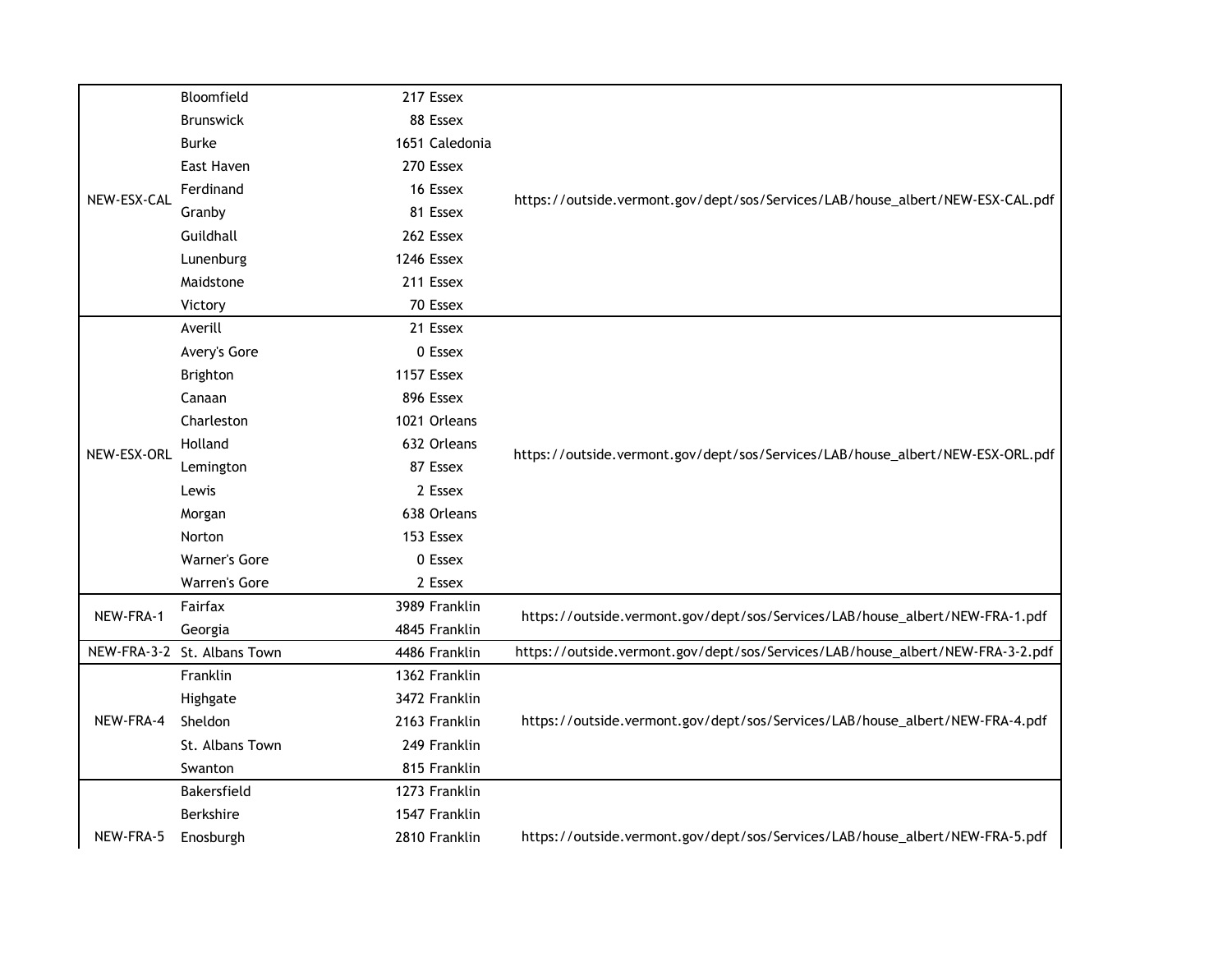|                   | Montgomery        | 1184 Franklin   |                                                                                |
|-------------------|-------------------|-----------------|--------------------------------------------------------------------------------|
|                   | Richford          | 2346 Franklin   |                                                                                |
|                   | Fairfax           | 1025 Franklin   |                                                                                |
| NEW-FRA-6         | Fairfield         | 2044 Franklin   | https://outside.vermont.gov/dept/sos/Services/LAB/house_albert/NEW-FRA-6.pdf   |
|                   | Fletcher          | 1346 Franklin   |                                                                                |
|                   | <b>Grand Isle</b> | 2086 Grand Isle |                                                                                |
| NEW-GI            | North Hero        | 512 Grand Isle  | https://outside.vermont.gov/dept/sos/Services/LAB/house_albert/NEW-GI.pdf      |
|                   | South Hero        | 1674 Grand Isle |                                                                                |
| NEW-LAM-1         | Stowe             | 4429 Lamoille   | https://outside.vermont.gov/dept/sos/Services/LAB/house_albert/NEW-LAM-1.pdf   |
|                   | Elmore            | 886 Lamoille    |                                                                                |
|                   | Morristown        | 5434 Lamoille   |                                                                                |
| NEW-LAM-WAS Stowe |                   | 794 Lamoille    | https://outside.vermont.gov/dept/sos/Services/LAB/house_albert/NEW-LAM-WAS.pdf |
|                   | Woodbury          | 928 Washington  |                                                                                |
|                   | Worcester         | 964 Washington  |                                                                                |
|                   | Chelsea           | 1233 Orange     |                                                                                |
|                   | Corinth           | 1455 Orange     |                                                                                |
| NEW-ORA-1         | Vershire          | 672 Orange      | https://outside.vermont.gov/dept/sos/Services/LAB/house_albert/NEW-ORA-1.pdf   |
|                   | Washington        | 1032 Orange     |                                                                                |
|                   | Williamstown      | 3515 Orange     |                                                                                |
|                   | <b>Braintree</b>  | 1207 Orange     |                                                                                |
| NEW-ORA-WAS       | <b>Brookfield</b> | 1244 Orange     | https://outside.vermont.gov/dept/sos/Services/LAB/house_albert/NEW-ORA-WAS.pdf |
|                   | Randolph          | 4774 Orange     |                                                                                |
|                   | Roxbury           | 678 Washington  |                                                                                |
|                   | Albany            | 976 Orleans     |                                                                                |
| NEW-ORL-3         | Craftsbury        | 1343 Orleans    | https://outside.vermont.gov/dept/sos/Services/LAB/house_albert/NEW-ORL-3.pdf   |
|                   | Glover            | 1114 Orleans    |                                                                                |
|                   | Greensboro        | 811 Orleans     |                                                                                |
|                   | Ira               | 368 Rutland     |                                                                                |
| NEW-RUT-1         | Poultney          | 3020 Rutland    | https://outside.vermont.gov/dept/sos/Services/LAB/house_albert/NEW-RUT-1.pdf   |
|                   | Wells             | 659 Rutland     |                                                                                |
|                   | Clarendon         | 2412 Rutland    |                                                                                |
|                   | Mount Holly       | 200 Rutland     |                                                                                |
| NEW-RUT-2         | Proctor           | 1763 Rutland    | https://outside.vermont.gov/dept/sos/Services/LAB/house_albert/NEW-RUT-2.pdf   |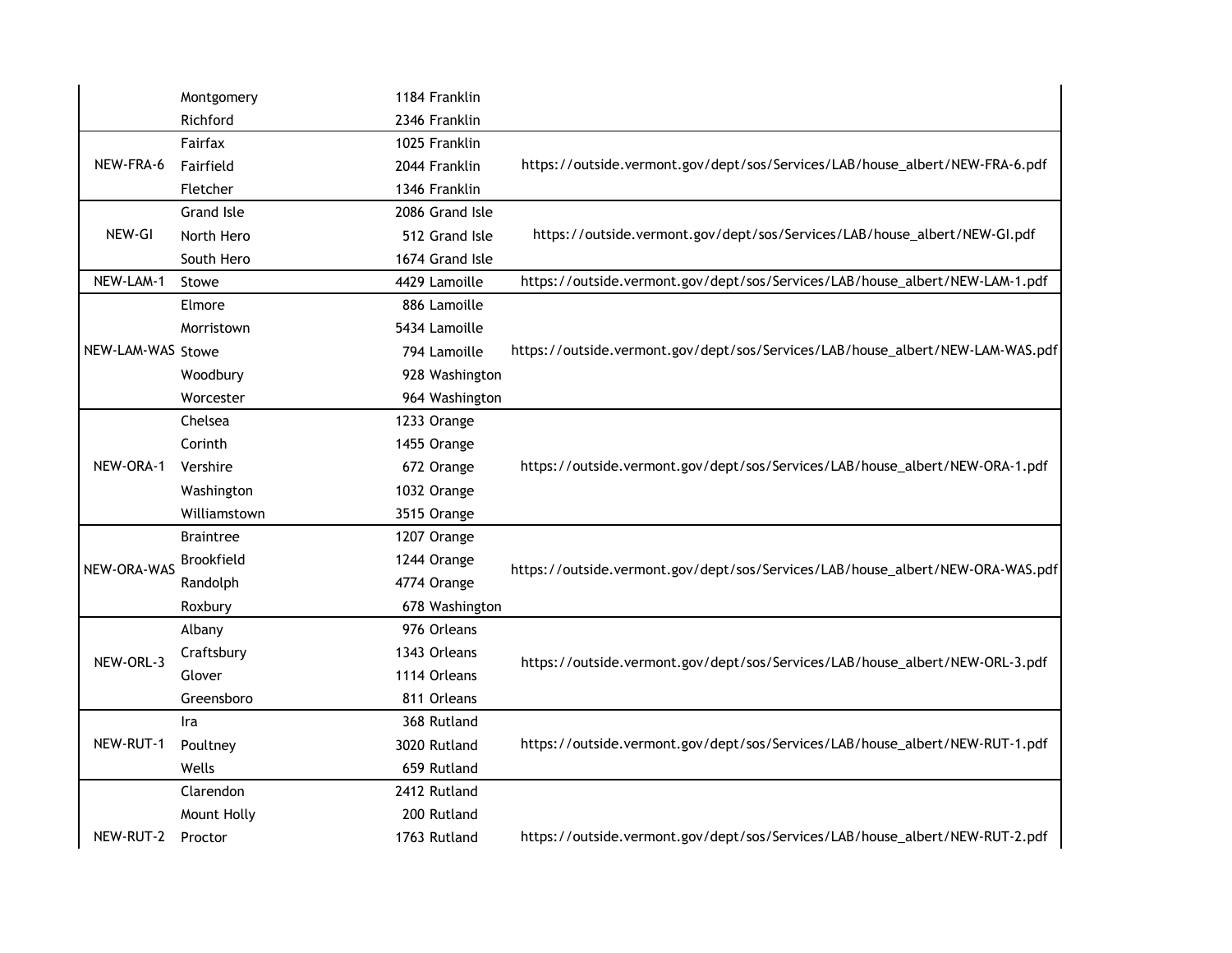|                         | Wallingford                        | 2129 Rutland   |                                                                                |
|-------------------------|------------------------------------|----------------|--------------------------------------------------------------------------------|
|                         | <b>West Rutland</b>                | 2214 Rutland   |                                                                                |
| NEW-RUT-4               | Mendon                             | 121 Rutland    | https://outside.vermont.gov/dept/sos/Services/LAB/house_albert/NEW-RUT-4.pdf   |
|                         | <b>Rutland Town</b>                | 3853 Rutland   |                                                                                |
|                         | NEW-RUT-5-1 Rutland City Ward 1    | 3960 Rutland   | https://outside.vermont.gov/dept/sos/Services/LAB/house_albert/NEW-RUT-5-1.pdf |
| NEW-RUT-5-2             | Rutland City Ward 1                | 34 Rutland     | https://outside.vermont.gov/dept/sos/Services/LAB/house_albert/NEW-RUT-5-2.pdf |
|                         | Rutland City Ward 2                | 3936 Rutland   |                                                                                |
| NEW-RUT-5-3             | Rutland City Ward 3                | 3879 Rutland   | https://outside.vermont.gov/dept/sos/Services/LAB/house_albert/NEW-RUT-5-3.pdf |
|                         | Rutland City Ward 4                | 109 Rutland    |                                                                                |
|                         | Rutland City Ward 1                | 114 Rutland    |                                                                                |
| NEW-RUT-5-4             | Rutland City Ward 3                | 105 Rutland    | https://outside.vermont.gov/dept/sos/Services/LAB/house_albert/NEW-RUT-5-4.pdf |
|                         | Rutland City Ward 4                | 3670 Rutland   |                                                                                |
|                         | <b>Rutland Town</b>                | 71 Rutland     |                                                                                |
| NEW-RUT-6               | Brandon                            | 4129 Rutland   | https://outside.vermont.gov/dept/sos/Services/LAB/house_albert/NEW-RUT-6.pdf   |
|                         | Middletown Springs                 | 794 Rutland    |                                                                                |
|                         | Pawlet                             | 1424 Rutland   |                                                                                |
| NEW-RUT-BEN Rupert      |                                    | 698 Bennington | https://outside.vermont.gov/dept/sos/Services/LAB/house_albert/NEW-RUT-BEN.pdf |
|                         | Tinmouth                           | 553 Rutland    |                                                                                |
|                         | Wells                              | 555 Rutland    |                                                                                |
|                         | Bridgewater                        | 903 Windsor    |                                                                                |
| NEW-RU-WR-1             | Killington                         | 1407 Rutland   | https://outside.vermont.gov/dept/sos/Services/LAB/house_albert/NEW-RU-WR-1.pdf |
|                         | Mendon                             | 1028 Rutland   |                                                                                |
|                         | Stockbridge                        | 718 Windsor    |                                                                                |
|                         | Ludlow                             | 2177 Windsor   |                                                                                |
| NEW-RU-WR-2 Mount Holly |                                    | 1185 Rutland   | https://outside.vermont.gov/dept/sos/Services/LAB/house_albert/NEW-RU-WR-2.pdf |
|                         | Shrewsbury                         | 1096 Rutland   |                                                                                |
|                         | NEW-WDH-2-1 Brattleboro District 1 | 4068 Windham   | https://outside.vermont.gov/dept/sos/Services/LAB/house_albert/NEW-WDH-2-1.pdf |
| NEW-WDH-2-2             | <b>Brattleboro District 2</b>      | 3830 Windham   | https://outside.vermont.gov/dept/sos/Services/LAB/house_albert/NEW-WDH-2-2.pdf |
|                         | <b>Brattleboro District 3</b>      | 227 Windham    |                                                                                |
|                         | <b>Brattleboro District 1</b>      | 334 Windham    |                                                                                |
|                         | NEW-WDH-2-3 Brattleboro District 2 | 0 Windham      | https://outside.vermont.gov/dept/sos/Services/LAB/house_albert/NEW-WDH-2-3.pdf |
|                         | <b>Brattleboro District 3</b>      | 3725 Windham   |                                                                                |
|                         | <b>Brookline</b>                   | 540 Windham    |                                                                                |
|                         |                                    |                |                                                                                |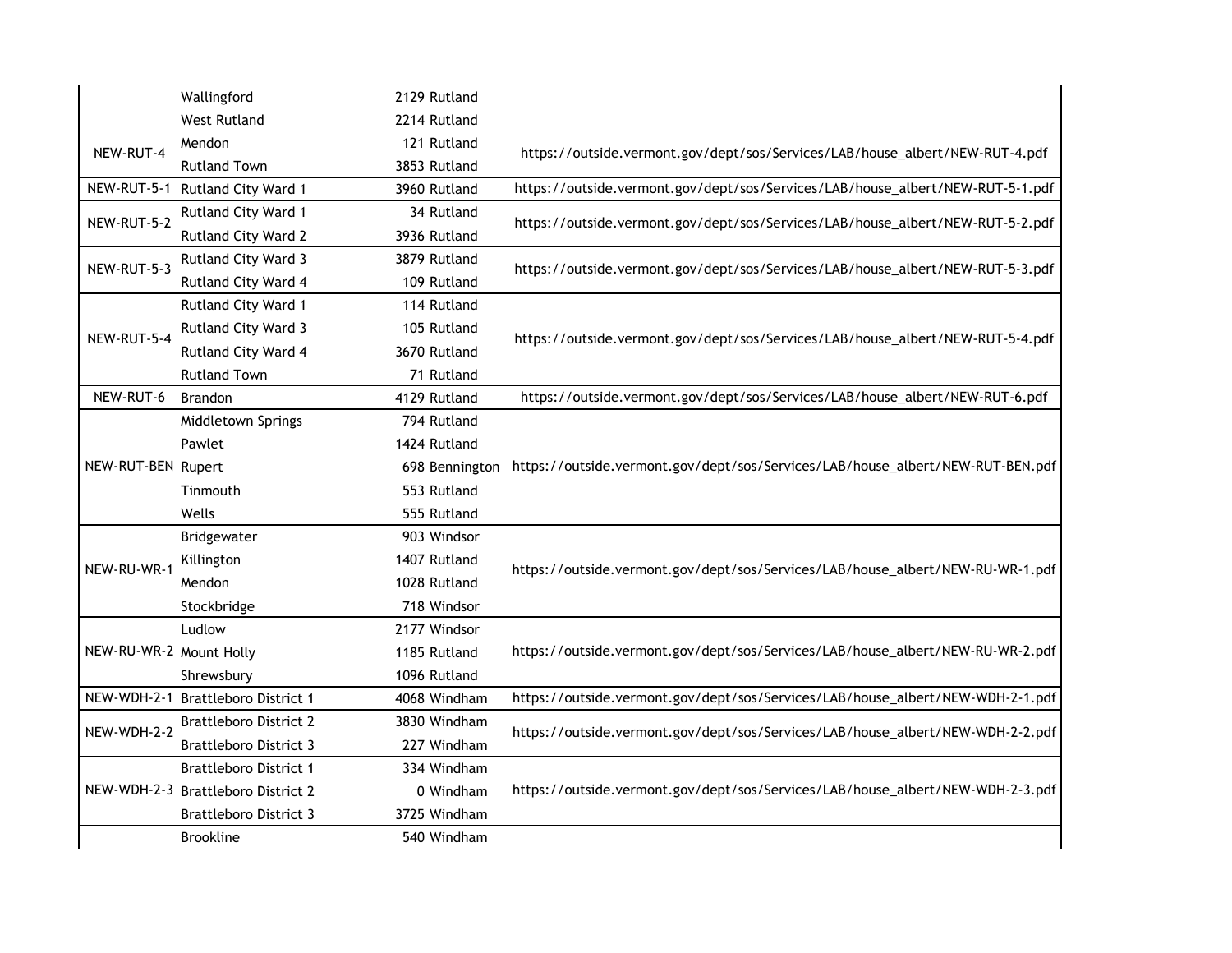| NEW-WDH-3 Rockingham |               | 4832 Windham    | https://outside.vermont.gov/dept/sos/Services/LAB/house_albert/NEW-WDH-3.pdf    |
|----------------------|---------------|-----------------|---------------------------------------------------------------------------------|
|                      | Westminster   | 3016 Windham    |                                                                                 |
| NEW-WDH-4            | Dummerston    | 1865 Windham    | https://outside.vermont.gov/dept/sos/Services/LAB/house_albert/NEW-WDH-4.pdf    |
|                      | Putney        | 2617 Windham    |                                                                                 |
|                      | Marlboro      | 1622 Windham    |                                                                                 |
| NEW-WDH-5            | Newfane       | 1645 Windham    | https://outside.vermont.gov/dept/sos/Services/LAB/house_albert/NEW-WDH-5.pdf    |
|                      | Townshend     | 1291 Windham    |                                                                                 |
|                      | Halifax       | 771 Windham     |                                                                                 |
| NEW-WDH-6            | Marlboro      | 100 Windham     | https://outside.vermont.gov/dept/sos/Services/LAB/house_albert/NEW-WDH-6.pdf    |
|                      | Whitingham    | 1344 Windham    |                                                                                 |
|                      | Wilmington    | 2255 Windham    |                                                                                 |
|                      | Dover         | 1798 Windham    |                                                                                 |
|                      | Somerset      | 6 Windham       |                                                                                 |
| NEW-WDH-BEN Stratton |               | 440 Windham     | https://outside.vermont.gov/dept/sos/Services/LAB/house_albert/NEW-WDH-BEN.pdf  |
|                      | Wardsboro     | 869 Windham     |                                                                                 |
|                      | Winhall       | 1182 Bennington |                                                                                 |
|                      | Andover       | 568 Windsor     |                                                                                 |
| NEW-WDH-WDR          | Jamaica       | 1005 Windham    | https://outside.vermont.gov/dept/sos/Services/LAB/house_albert/NEW-WDH-WDR.pdf  |
|                      | Londonderry   | 1919 Windham    |                                                                                 |
|                      | Weston        | 623 Windsor     |                                                                                 |
|                      | Baltimore     | 229 Windsor     |                                                                                 |
| NEW-WDR-2            | Cavendish     | 1392 Windsor    | https://outside.vermont.gov/dept/sos/Services/LAB/house_albert/NEW-WDR-2.pdf    |
|                      | Weathersfield | 2842 Windsor    |                                                                                 |
| NEW-WDR-3            | Springfield   | 9062 Windsor    | https://outside.vermont.gov/dept/sos/Services/LAB/house_albert/NEW-WDR-3.pdf    |
|                      | Athens        | 380 Windham     |                                                                                 |
| NEW-WDR-WDH          | Grafton       | 645 Windham     | https://outside.vermont.gov/dept/sos/Services/LAB/house_albert/NEW-WDR-WDH.pdf  |
|                      | Windham       | 449 Windham     |                                                                                 |
|                      | Chester       | 3005 Windsor    |                                                                                 |
|                      | Bethel        | 1942 Windsor    |                                                                                 |
|                      | Granville     | 301 Addison     |                                                                                 |
| NEW-WR-AD-RU Hancock |               | 359 Addison     | https://outside.vermont.gov/dept/sos/Services/LAB/house_albert/NEW-WR-AD-RU.pdf |
|                      | Pittsfield    | 504 Rutland     |                                                                                 |
|                      | Rochester     | 1099 Windsor    |                                                                                 |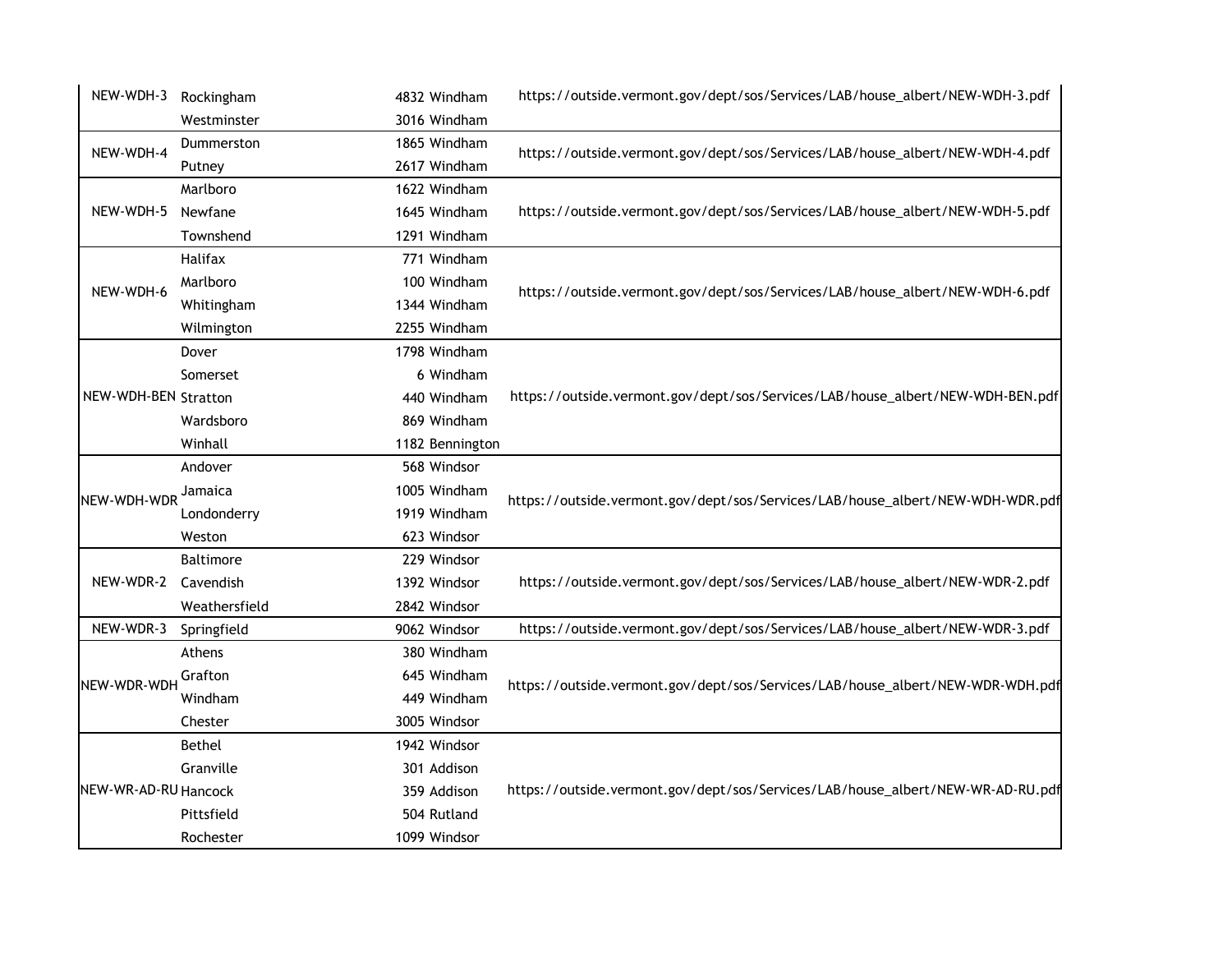|                | <b>Bradford</b>     | 2790 Orange     |                                                                            |
|----------------|---------------------|-----------------|----------------------------------------------------------------------------|
| ORA-2          | Fairlee             | 988 Orange      | https://outside.vermont.gov/dept/sos/Services/LAB/house_albert/ORA-2.pdf   |
|                | <b>West Fairlee</b> | 621 Orange      |                                                                            |
|                | Groton              | 984 Caledonia   |                                                                            |
| <b>ORA-CAL</b> | Newbury             | 2293 Orange     | https://outside.vermont.gov/dept/sos/Services/LAB/house_albert/ORA-CAL.pdf |
|                | Topsham             | 1199 Orange     |                                                                            |
| ORL-1-1        | Derby               | 4579 Orleans    | https://outside.vermont.gov/dept/sos/Services/LAB/house_albert/ORL-1-1.pdf |
|                | <b>Barton</b>       | 2872 Orleans    |                                                                            |
| ORL-1-2        | Brownington         | 1042 Orleans    | https://outside.vermont.gov/dept/sos/Services/LAB/house_albert/ORL-1-2.pdf |
|                | Westmore            | 357 Orleans     |                                                                            |
|                | Coventry            | 1100 Orleans    |                                                                            |
| ORL-2-1        | Irasburg            | 1233 Orleans    | https://outside.vermont.gov/dept/sos/Services/LAB/house_albert/ORL-2-1.pdf |
|                | Newport             | 1526 Orleans    |                                                                            |
|                | <b>Troy</b>         | 439 Orleans     |                                                                            |
| ORL-2-2        | Newport             | 4455 Orleans    | https://outside.vermont.gov/dept/sos/Services/LAB/house_albert/ORL-2-2.pdf |
|                | Eden                | 1338 Lamoille   |                                                                            |
|                | Jay                 | 551 Orleans     |                                                                            |
| ORL-LAM        | Lowell              | 887 Orleans     | https://outside.vermont.gov/dept/sos/Services/LAB/house_albert/ORL-LAM.pdf |
|                | <b>Troy</b>         | 1283 Orleans    |                                                                            |
|                | Westfield           | 534 Orleans     |                                                                            |
| <b>RUT-3-1</b> | Castleton           | 4458 Rutland    | https://outside.vermont.gov/dept/sos/Services/LAB/house_albert/RUT-3-1.pdf |
|                | Benson              | 974 Rutland     |                                                                            |
| <b>RUT-3-2</b> | Fair Haven          | 2736 Rutland    | https://outside.vermont.gov/dept/sos/Services/LAB/house_albert/RUT-3-2.pdf |
|                | West Haven          | 239 Rutland     |                                                                            |
| RUT-7          | Chittenden          | 1237 Rutland    | https://outside.vermont.gov/dept/sos/Services/LAB/house_albert/RUT-7.pdf   |
|                | Pittsford           | 2862 Rutland    |                                                                            |
| WAS-1          | <b>Berlin</b>       | 2849 Washington |                                                                            |
|                | Northfield          | 5918 Washington | https://outside.vermont.gov/dept/sos/Services/LAB/house_albert/WAS-1.pdf   |
| WAS-3          | Barre               | 8491 Washington | https://outside.vermont.gov/dept/sos/Services/LAB/house_albert/WAS-3.pdf   |
| WAS-4          | Montpelier          | 8074 Washington | https://outside.vermont.gov/dept/sos/Services/LAB/house_albert/WAS-4.pdf   |
| WAS-5          | East Montpelier     | 2598 Washington | https://outside.vermont.gov/dept/sos/Services/LAB/house_albert/WAS-5.pdf   |
|                | Middlesex           | 1779 Washington |                                                                            |
|                | Calais              | 1661 Washington |                                                                            |
|                |                     |                 |                                                                            |